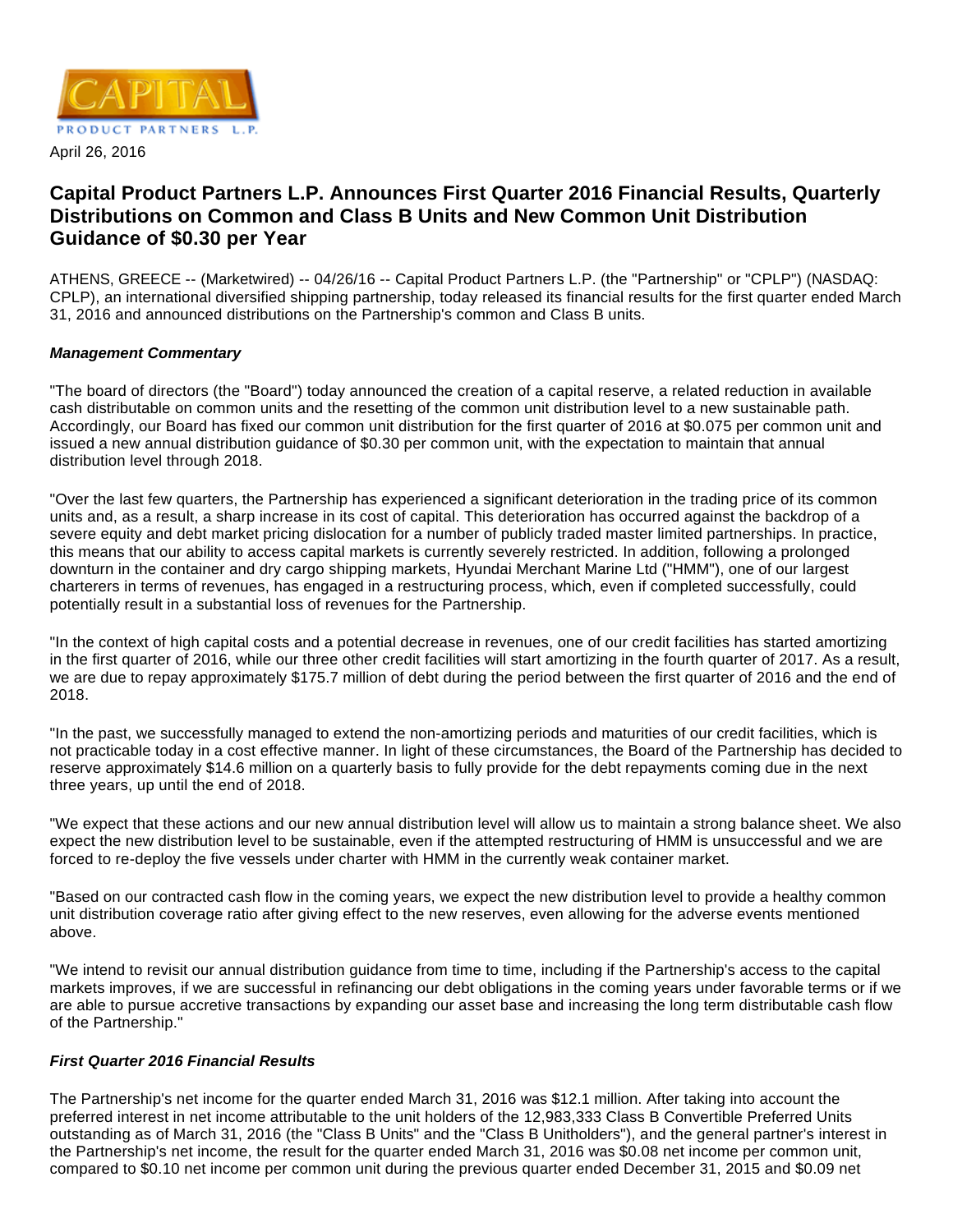income per common unit during the first quarter of 2015.

Operating surplus, prior to Class B Units distributions for the quarter ended March 31, 2016, was \$32.8 million, which is \$2.4 million lower than the \$35.2 million in the fourth quarter of 2015 and \$2.9 million higher than the \$29.9 million in the first quarter of 2015. The Board has decided to put aside \$14.6 million in capital reserves for the quarter, a level that we expect to maintain for the foreseeable future. The operating surplus adjusted for the capital reserves and the payment of distributions to the Class B Unitholders before other cash reserves was \$15.4 million for the quarter ended March 31, 2016. Operating surplus is a non-GAAP financial measure used by certain investors to measure the financial performance of the Partnership and other master limited partnerships. Please refer to "Appendix A" at the end of the press release for a reconciliation of this non-GAAP measure with net income.

Total revenues for the first quarter of 2016 reached \$58.0 million compared to \$48.9 million during the first quarter of 2015, corresponding to an increase of 19%. The increase is mainly a result of the increased size of the Partnership's fleet.

Total expenses for the first quarter of 2016 were \$40.0 million compared to \$33.1 million in the first quarter of 2015. Total vessel operating expenses during the first quarter of 2016 amounted to \$19.3 million compared to \$15.8 million during the first quarter of 2015, corresponding to an increase of 22%. The increase reflects primarily the increase of our fleet's size. Total expenses for the first quarter of 2016 also include vessel depreciation and amortization of \$17.5 million compared to \$14.4 million in the first quarter of 2015 corresponding to an increase of 22%, also as a result of our increased fleet size. General and administrative expenses for the first quarter of 2016 amounted to \$1.3 million, compared to \$1.8 million in the first quarter of 2015.

Total other expense, net for the first quarter of 2016 amounted to \$5.9 million, compared to \$3.6 million for the first quarter of 2015. The increase is principally due to the higher interest costs we incurred in the first quarter of 2016 and the gain from exchange differences we recognized during the first quarter of 2015.

As of March 31, 2016, total partners' capital amounted to \$918.0 million corresponding to a decrease of \$19.8 million from the total partners' capital as of December 31, 2015, which amounted to \$937.8 million. The decrease primarily reflects distributions declared and paid during the first quarter of 2016, partially offset by net income for the period.

As of March 31, 2016, the Partnership's total debt increased by \$30.8 million to \$602.4 million, compared to total debt of \$571.6 million as of December 31, 2015. The increase was due to the \$35.0 million drawdown under our senior secured credit facility with ING Bank to fund the acquisition of the M/V 'CMA CGM Magdalena', which was delivered on February 26, 2016, partially offset by \$4.2 million of scheduled loan principal payments during the first quarter of 2016 under the same credit facility.

#### **Fleet Developments**

On February 3, 2016, the Partnership announced that it has secured new time charter employments for the M/V 'Agamemnon' (108,892 dwt / 8,266 TEU, container carrier built 2007, Daewoo Shipbuilding & Marine Engineering Co., Ltd., South Korea) and the M/V 'Archimidis' (108,892 dwt / 8,266 TEU, container carrier built 2006, Daewoo Shipbuilding & Marine Engineering Co., Ltd., South Korea). Both vessels have been chartered to Pacific International Lines ('PIL') for 12 months (+/- 30 days). The charter of the M/V 'Archimidis' commenced on April 17, 2016 and that of M/V 'Agamemnon' is expected to commence in early May 2016. The charterer has the option to extend both charters for an additional 12 months (+/- 60 days) at an increased rate.

On February 26, 2016, the Partnership took delivery of the M/V 'CMA CGM Magdalena' (115,639 dwt / 9,288 TEU, Eco-Flex, Wide Beam Containership built 2016, Daewoo-Mangalia Heavy Industries S.Α.), the last of five vessels that we had agreed to acquire from our sponsor, Capital Maritime & Trading Corp. ('Capital Maritime'). The M/V 'CMA CGM Magdalena' commenced its time charter to CMA-CGM S.A. for five years (-30/+90 days) at a gross daily rate of \$39,250.

Following the delivery of the M/V 'CMA CGM Magdalena', the Partnership's charter coverage for 2016 and 2017 stands at 92% and 73%, respectively.

#### **Market Commentary**

#### Product & Crude Tanker Markets

The product tanker market experienced weaker spot charter rates in the first quarter of 2016 compared to the previous quarter. The relatively warm weather for this time of the year, along with high product inventories has had a negative impact on product tanker demand in the first three months of 2016. In addition, the spring refinery maintenance peak has shifted to February-March from the more usual April-May period, which resulted in lower chartering volumes and exerted downward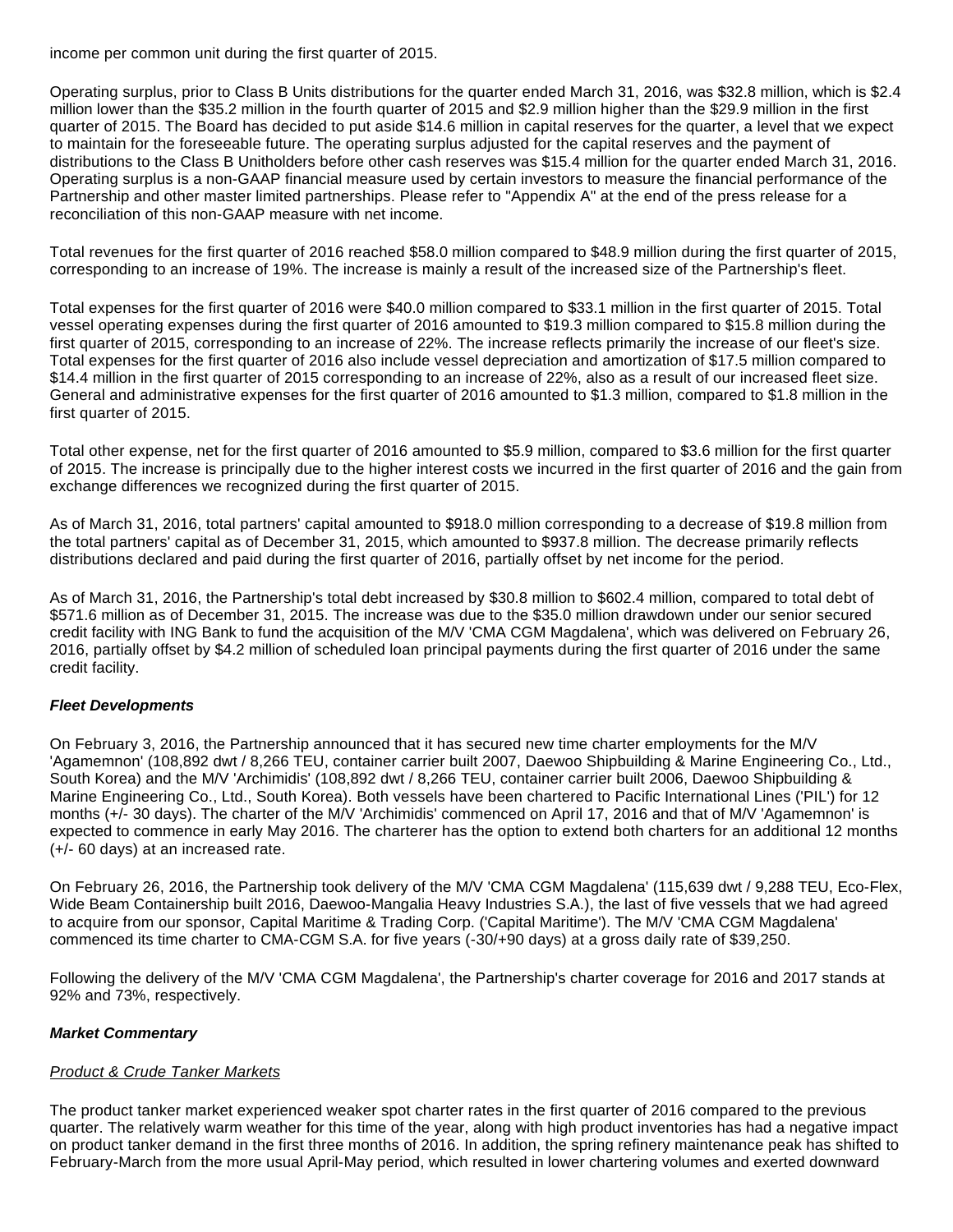pressure on product tanker spot earnings. As a result, the transatlantic trade saw weaker spot rates towards the end of the quarter, while rates from the U.S. Gulf for ships sailing to Latin America remained at relatively strong levels on the back of firm demand and higher exports from the region continued into the first quarter of 2016.

In the time charter market, Medium Range ("MR") rates remained close to the historical average, but were on average weaker, when compared to the previous quarter, as a result of the softer spot rate environment.

On the supply side, there was minimal activity in terms of new orders for product tankers. Analysts expect that net fleet growth for product tankers for 2016 will be in the region of 5.1%, while overall demand for product tankers for the year is estimated to grow at 3.7%, as the refinery capacity expansion, predominantly in the Eastern hemisphere, continues to generate increased ton mile demand.

The Suezmax crude tanker market remained strong in the first quarter of 2016. However, rates retreated from the seasonably high rates experienced during the previous quarter. The market was driven lower by softer demand resulting from refinery maintenance and relatively warmer weather conditions. On the other hand, Chinese demand for crude imports was solid, with imports rising to new record levels, partially offsetting weaker demand in other regions.

Period rates for Suezmaxes decreased compared to the previous quarter primarily due to the lower rates experienced in the spot market.

On the supply side, the Suezmax orderbook represented, at the end of the first quarter of 2016, approximately 23.0% of the current fleet. However, contracting activity decreased year to date with only four new vessel orders being placed. Suezmax tanker demand is projected to continue growing in 2016 on the back of further growth in crude shipments from the Caribbean, West Africa and the Middle East to China and India. Overall, crude Suezmax deadweight demand is projected to expand by 3.0% in 2016, whereas the fleet is forecasted to expand by 4.6%.

#### Post-panamax Container Market

After experiencing very low charter activity towards the end of the previous year, post-panamax container vessels saw increased fixing activity from the first quarter of 2016 onwards. However, the buildup of idle container vessels from the previous quarter and particularly in the post-panamax segment meant that owners did not manage to profit from the increased activity, as charter rates remained at historically low levels.

Analysts' expectations for demand growth in 2016 have been revised to 4.1%, while the supply of vessels is expected to increase by 3.9%.

The orderbook compared to the current container fleet stands at 18%, which is the lowest since 2003. At the same time, the container market is experiencing high demolition activity with 105,510 TEU removed from the fleet in the first quarter of 2016 with an average age of 19.7 years. In addition, the ordering of container vessels has almost come to a complete standstill for larger container vessels, while newbuilding slippage is rising.

#### **Quarterly Common and Class B Unit Cash Distribution**

On April 26, 2016, the Board of the Partnership declared a cash distribution of \$0.075 per common unit for the first quarter of 2016 payable on May 13, 2016 to common unit holders of record on May 6, 2016.

In addition, on April 26, 2016, the Board of the Partnership declared a cash distribution of \$0.21375 per Class B Unit for the first quarter of 2016, in line with the Partnership's Second Amended and Restated Partnership Agreement, as amended. The first quarter of 2016 Class B Unit cash distribution will be paid on May 10, 2016 to Class B Unitholders of record on May 3, 2016.

# **Conference Call and Webcast**

Today, April 26, 2016, the Partnership will host an interactive conference call at 09:00 am Eastern Time to discuss the financial results.

#### **Conference Call Details:**

Participants should dial into the call 10 minutes before the scheduled time using the following numbers: 1 866 819 7111 (U.S. Toll Free Dial In), 0800 953 0329 (UK Toll Free Dial In) or +44 (0)1452 542 301 (Standard International Dial In). Please quote "Capital Product Partners."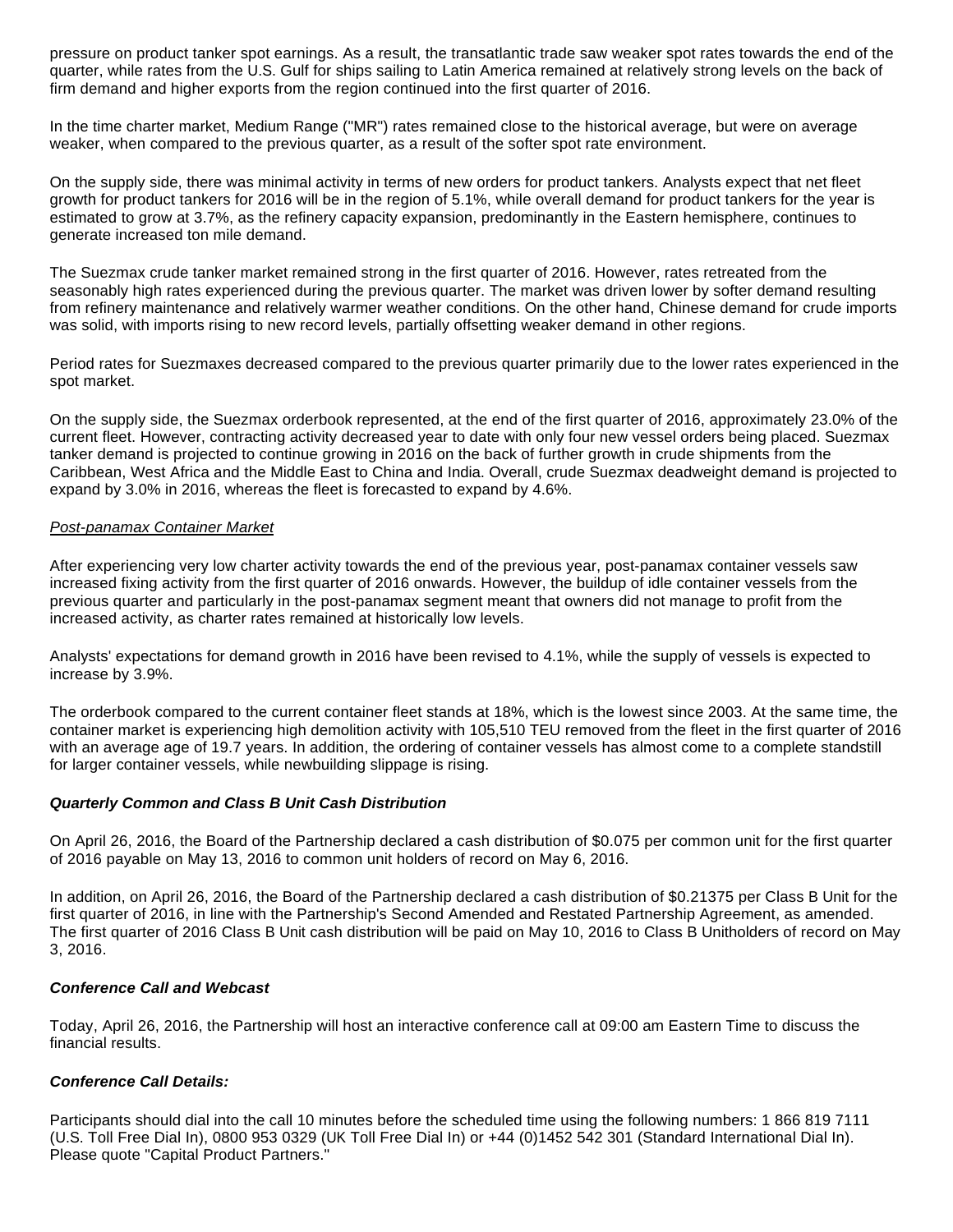A replay of the conference call will be available until May 3, 2016 by dialing 1 866 247 4222 (U.S. Toll Free Dial In), 0800 953 1533 (UK Toll Free Dial In) or +44 (0)1452 550 000 (Standard International Dial In). Access Code: 69648481#

#### **Slides and Audio Webcast**

There will also be a simultaneous live webcast over the Internet, through the Capital Product Partners website, [www.capitalpplp.com.](http://www.capitalpplp.com/) Participants to the live webcast should register on the website approximately 10 minutes prior to the start of the webcast.

### **About Capital Product Partners L.P.**

Capital Product Partners L.P. (NASDAQ: CPLP), a Marshall Islands master limited partnership, is an international owner of modern tanker, container and drybulk vessels. The Partnership currently owns 35 vessels, including twenty modern MR (Medium Range) product tankers, four Suezmax crude oil tankers, ten post panamax container vessels and one Capesize bulk carrier. All of its vessels are under period charters to BP Shipping Limited, Cargill International S.A., CMA-CGM S.A., Cosco Bulk Carrier Co. Ltd., CSSA S.A. (Total S.A.), Flota Petrolera Ecuatoriana ("Flopec"), Hyundai Merchant Marine Co. Ltd., Overseas Shipholding Group Inc., Petróleo Brasileiro S.A. ('Petrobras'), Pacific International Lines ('PIL'), Repsol Trading S.A., Shell International Trading & Shipping Company Ltd., Stena Bulk A.B., and Capital Maritime.

For more information about the Partnership, please visit our website: **[www.capitalpplp.com](http://www.capitalpplp.com/)**.

#### **Forward-Looking Statements**

The statements in this press release that are not historical facts, including, among other things, cash generation, our ability to repay external debt, future earnings, our expectations regarding employment of our vessels, redelivery dates and charter rates, fleet growth, as well as market and charter rate expectations, charterers' performance, and our expectations or objectives regarding future distribution amounts, our ability to pursue growth opportunities and grow our distributions and annual distribution guidance, are forward-looking statements (as such term is defined in Section 21E of the Securities Exchange Act of 1934, as amended). These forward-looking statements involve risks and uncertainties that could cause the stated or forecasted results to be materially different from those anticipated. Unless required by law, we expressly disclaim any obligation to update or revise any of these forward-looking statements, whether because of future events, new information, a change in our views or expectations, to conform them to actual results or otherwise. We assume no responsibility for the accuracy and completeness of the forward-looking statements. We make no prediction or statement about the performance of our units.

CPLP-F

#### **Capital Product Partners L.P.**

# **Unaudited Condensed Consolidated Statements of Comprehensive Income**

#### **(In thousands of United States Dollars, except for number of units and earnings per unit)**

|                                           | For the three month periods<br>ended March 31, |         |
|-------------------------------------------|------------------------------------------------|---------|
|                                           | 2016                                           | 2015    |
| Revenues                                  | 47,329                                         | 30,130  |
| Revenues - related party                  | 10,718                                         | 18,755  |
| <b>Total Revenues</b>                     | 58,047                                         | 48,885  |
| <b>Expenses:</b>                          |                                                |         |
| Voyage expenses                           | 1,852                                          | 1,044   |
| Voyage expenses - related party           | 101                                            | 89      |
| Vessel operating expenses                 | 16,719                                         | 12,812  |
| Vessel operating expenses - related party | 2,616                                          | 2,955   |
| General and administrative expenses       | 1,265                                          | 1,837   |
| Vessel depreciation and amortization      | 17,453                                         | 14,374  |
| <b>Operating income</b>                   | 18,041                                         | 15,774  |
| Other income / (expense), net:            |                                                |         |
| Interest expense and finance cost         | (6,097)                                        | (4,696) |
| Interest and other income                 | 158                                            | 1,073   |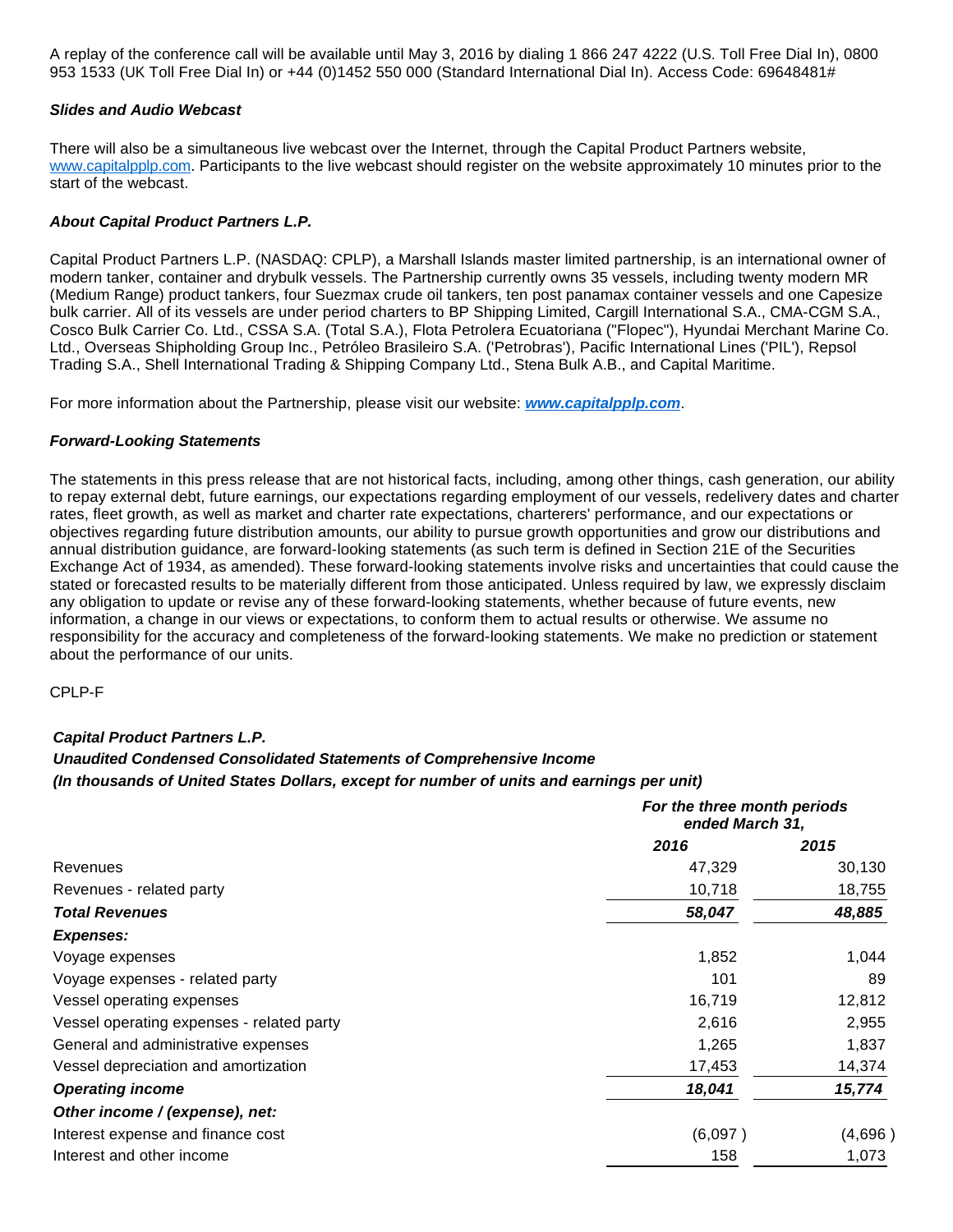| Total other expense, net                                                                  | (5, 939)        | (3, 623)           |
|-------------------------------------------------------------------------------------------|-----------------|--------------------|
| <b>Net income</b>                                                                         | 12,102          | 12,151             |
| Preferred unit holders' interest in Partnership's net income                              | 2,775           | 2,810              |
| General Partner's interest in Partnership's net income                                    |                 | 185<br>185         |
| Common unit holders' interest in Partnership's net income                                 | 9,142           | 9,156              |
| Net income per:                                                                           |                 |                    |
| -- Common unit basic and diluted                                                          | 0.08            | 0.09               |
| Weighted-average units outstanding:                                                       |                 |                    |
| -- Common units basic and diluted                                                         | 119,559,456     | 104,308,293        |
| <b>Comprehensive income:</b>                                                              |                 |                    |
| Partnership's net income                                                                  | 12,102          | 12,151             |
| Comprehensive and other comprehensive income:                                             | 12,102          | 12,151             |
| <b>Capital Product Partners L.P.</b>                                                      |                 |                    |
| <b>Unaudited Condensed Consolidated Balance Sheets</b>                                    |                 |                    |
| (In thousands of United States Dollars, except for number of units and earnings per unit) |                 |                    |
| <b>Assets</b>                                                                             |                 |                    |
|                                                                                           | As of March 31, | As of December 31, |
| <b>Current assets</b>                                                                     | 2016            | 2015               |
| Cash and cash equivalents                                                                 | 40,271          | 90,190             |
| Trade accounts receivable, net                                                            | 3,401           | 2,680              |
| Prepayments and other assets                                                              | 2,766           | 2,547              |
| Inventories                                                                               | 4,655           | 4,407              |
| <b>Total current assets</b>                                                               | 51,093          | 99,824             |
| <b>Fixed assets</b>                                                                       |                 |                    |
| Advances for vessels under construction - related party                                   |                 | 18,172             |
| Vessels, net                                                                              | 1,387,213       | 1,315,485          |
| <b>Total fixed assets</b>                                                                 | 1,387,213       | 1,333,657          |
| <b>Other non-current assets</b>                                                           |                 |                    |
| Above market acquired charters                                                            | 100,249         | 100,518            |
| Deferred charges, net                                                                     | 3,461           | 3,482              |
| Restricted cash                                                                           | 17,500          | 17,000             |
| Prepayments and other assets                                                              | 2,058           | 1,394              |
| <b>Total non-current assets</b>                                                           | 1,510,481       | 1,456,051          |
| <b>Total assets</b>                                                                       | 1,561,574       | 1,555,875          |
| <b>Liabilities and Partners' Capital</b>                                                  |                 |                    |
| <b>Current liabilities</b>                                                                |                 |                    |
| Current portion of long-term debt, net                                                    | 15,910          | 11,922             |
| Trade accounts payable                                                                    | 9,607           | 8,431              |
| Due to related parties                                                                    | 19,310          | 22,154             |
| <b>Accrued liabilities</b>                                                                | 6,452           | 7,872              |
| Deferred revenue                                                                          | 8,631           | 10,867             |
| <b>Total current liabilities</b>                                                          | 59,910          | 61,246             |
| <b>Long-term liabilities</b>                                                              |                 |                    |
| Long-term debt, net                                                                       | 582,932         | 555,888            |
| Deferred revenue                                                                          | 696             | 921                |
| <b>Total long-term liabilities</b>                                                        | 583,628         | 556,809            |
| <b>Total liabilities</b>                                                                  | 643,538         | 618,055            |
| Commitments and contingencies                                                             |                 |                    |
| <b>Partners' capital</b>                                                                  | 918,036         | 937,820            |
| <b>Total liabilities and partners' capital</b>                                            | 1,561,574       | 1,555,875          |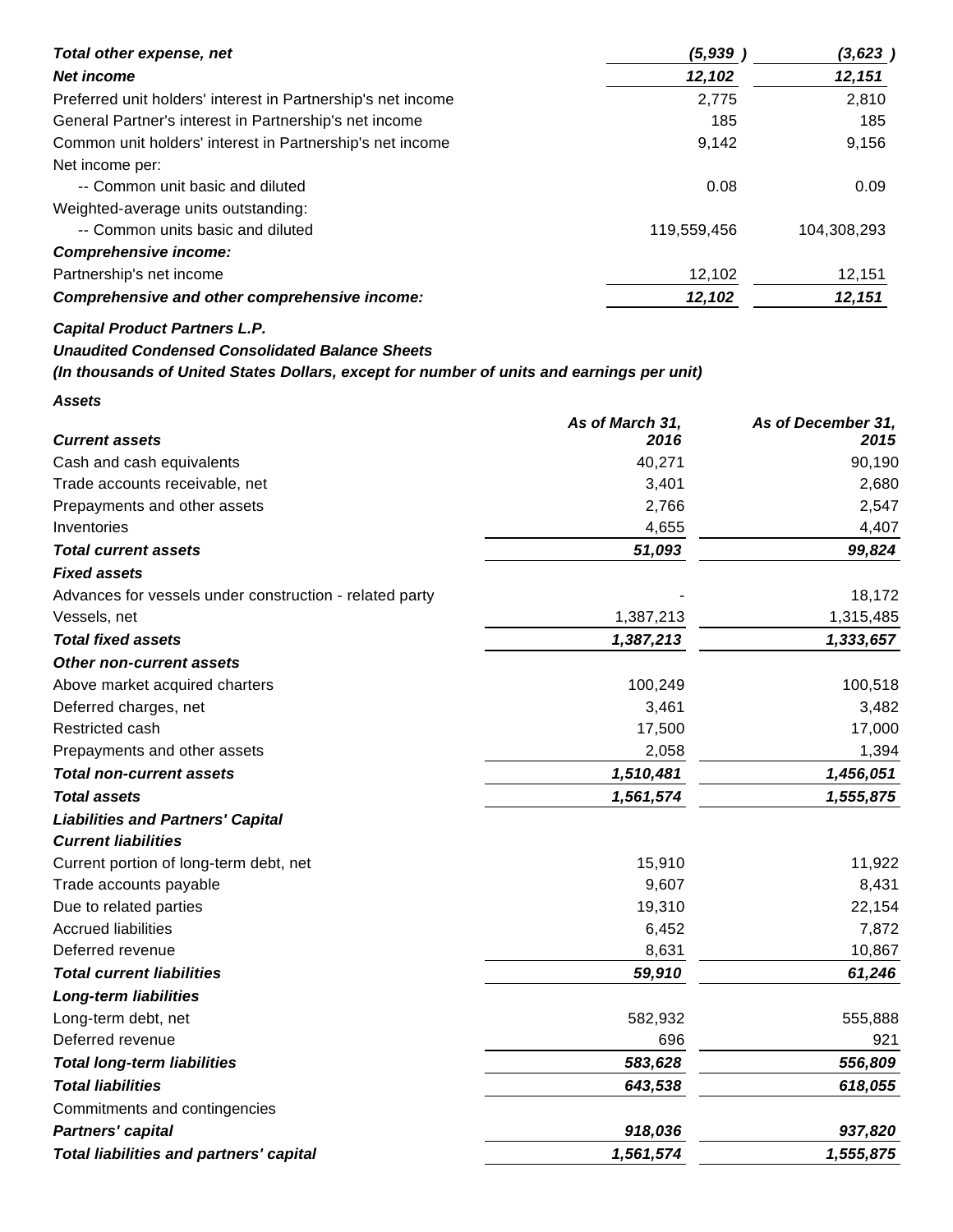# **Capital Product Partners L.P. Unaudited Condensed Consolidated Statements of Cash Flows (In thousands of United States Dollars)**

|                                                                                      | For the three month<br>periods ended March 31, |           |
|--------------------------------------------------------------------------------------|------------------------------------------------|-----------|
|                                                                                      | 2016                                           | 2015      |
| Cash flows from operating activities:                                                |                                                |           |
| <b>Net income</b>                                                                    | 12,102                                         | 12,151    |
| Adjustments to reconcile net income to net cash provided by operating<br>activities: |                                                |           |
| Vessel depreciation and amortization                                                 | 17,453                                         | 14,374    |
| Amortization of deferred charges                                                     | 544                                            | 155       |
| Amortization of above market acquired charters                                       | 3,475                                          | 3,794     |
| Equity compensation expense                                                          | 267                                            |           |
| <b>Changes in operating assets and liabilities:</b>                                  |                                                |           |
| Trade accounts receivable                                                            | (721)                                          | 811       |
| Prepayments and other assets                                                         | (883)                                          | (160)     |
| Inventories                                                                          | (248)                                          | (409)     |
| Trade accounts payable                                                               | 382                                            | 1,820     |
| Due from related parties                                                             |                                                | (432)     |
| Due to related parties                                                               | (2,844)                                        | (4,822)   |
| <b>Accrued liabilities</b>                                                           | (1,466)                                        | (91)      |
| Deferred revenue                                                                     | (2,461)                                        | (2, 284)  |
| Net cash provided by operating activities                                            | 25,600                                         | 24,907    |
| Cash flows from investing activities:                                                |                                                |           |
| Vessel acquisitions and improvements                                                 | (73, 578)                                      | (30, 245) |
| Increase in restricted cash                                                          | (500                                           | (500)     |
| Net cash used in investing activities                                                | (74, 078)                                      | (30, 745) |
| Cash flows from financing activities:                                                |                                                |           |
| Proceeds from issuance of long-term debt                                             | 35,000                                         | 16,750    |
| Deferred charges paid                                                                | (69)                                           |           |
| Payments of long-term debt                                                           | (4,219)                                        | (1,350)   |
| Dividends paid                                                                       | (32, 153)                                      | (27, 733) |
| Net cash used in financing activities                                                | (1, 441)                                       | (12, 333) |
| Net decrease in cash and cash equivalents                                            | (49,919                                        | (18, 171) |
| Cash and cash equivalents at beginning of period                                     | 90,190                                         | 164,199   |
| Cash and cash equivalents at end of period                                           | 40,271                                         | 146,028   |
| <b>Supplemental cash flow information</b>                                            |                                                |           |
| Cash paid for interest                                                               | 6,562                                          | 4,074     |
| <b>Non-Cash Investing Activities</b>                                                 |                                                |           |
| Capital expenditures included in liabilities                                         | 169                                            |           |
| Deferred charges included in liabilities                                             | 2,358                                          | 956       |

# **Appendix A - Reconciliation of Non-GAAP Financial Measure (In thousands of U.S. dollars)**

# **Description of Non-GAAP Financial Measure - Operating Surplus**

Operating Surplus represents net income adjusted for non-cash items such as depreciation and amortization expense and deferred revenue. Operating Surplus is a quantitative standard used in the publicly-traded partnership investment community to assist in evaluating a partnership's ability to make quarterly cash distributions. Operating Surplus is a non-GAAP financial measure and should not be considered as an alternative to net income or any other indicator of the Partnership's performance required by accounting principles generally accepted in the United States. The table below reconciles Operating Surplus to net income for the following periods: